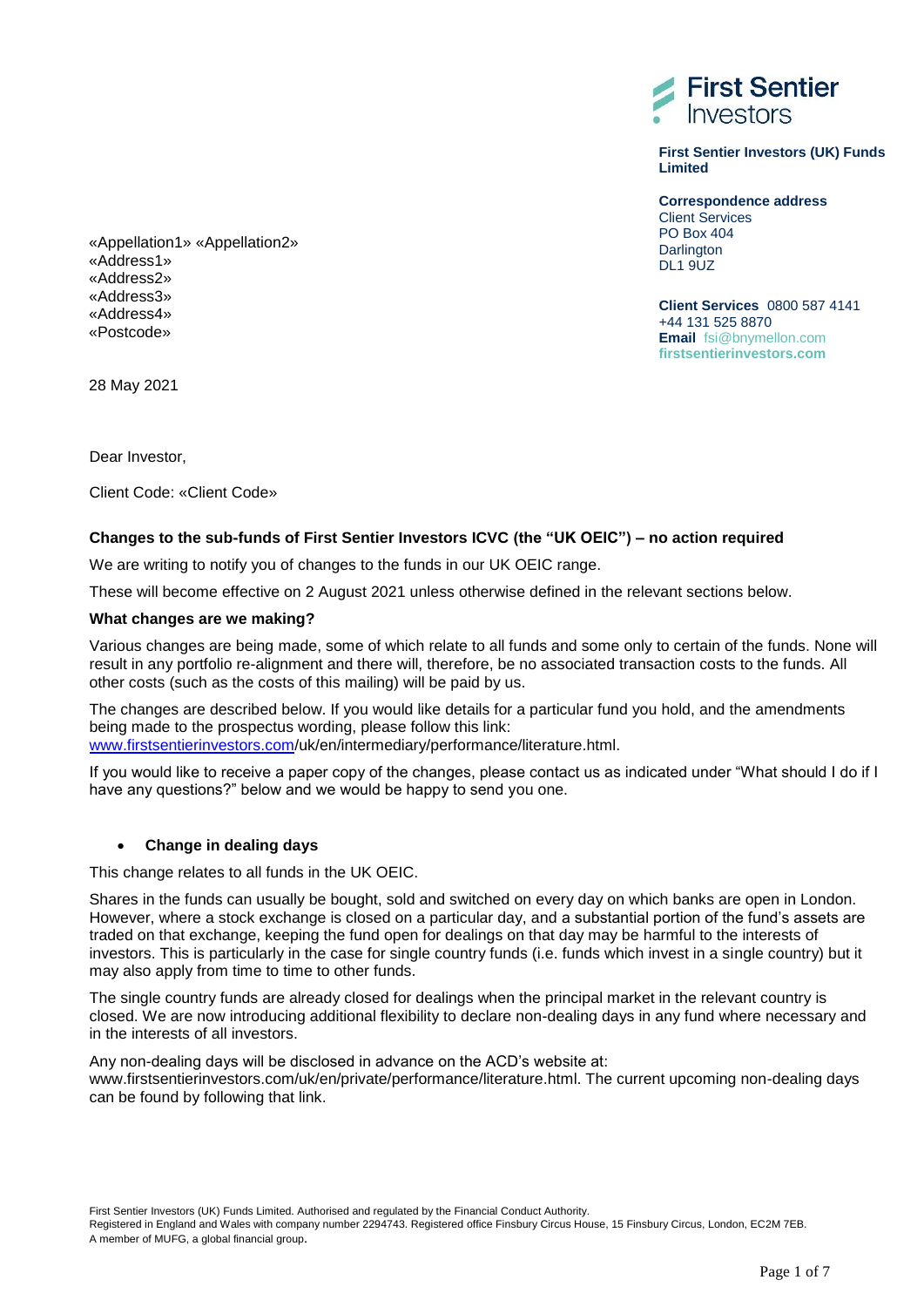

#### **Additions to the type of short-term securities that the sub-funds can hold**

This change relates to all of the funds in the UK OEIC apart from the First Sentier Diversified Growth Fund and the First Sentier Emerging Markets Bond Fund.

We are increasing the range of short-term securities which may be held by each of the funds, including flexibility to acquire debt securities where the manager considers this appropriate.

We are adding the following language (underlined) to the investment policies of each of the relevant funds:

Where the Manager *Manager is unable to identify investment opportunities at appropriate valuations from time to time, the Fund may hold cash and Near Cash Assets in different currencies and other short-term securities listed, traded or dealt in on a Regulated Market. The short-term securities in which the Fund may invest will include securities such as commercial paper, debentures, certificates of deposit, treasury bills and bankers' acceptances all rated above investment grade or in the opinion of the Investment Manager or Sub-Investment Manager to be of comparable quality. For defensive purposes where necessary to protect investor value during periods of perceived uncertainty and volatility (e.g. market crash or major financial crisis), the Fund may also hold assets in fixed or floating rate corporate and/or government debt securities which must be rated at least investment grade or in the opinion of the Investment Manager or Sub-Investment Manager to be of comparable quality and which are listed, traded or dealt in on a Regulated Market.*

#### **Changes to the Stewart Investors sustainability funds**

These changes relate to:

- the Stewart Investors Asia Pacific and Japan Sustainability Fund,
- the Stewart Investors Asia Pacific Leaders Sustainability Fund,
- the Stewart Investors Asia Pacific Sustainability Fund,
- the Stewart Investors Global Emerging Markets Leaders Sustainability Fund,
- the Stewart Investors Global Emerging Markets Sustainability Fund,
- the Stewart Investors Indian Subcontinent Sustainability Fund,
- the Stewart Investors Worldwide Leaders Sustainability Fund and
- the Stewart Investors Worldwide Sustainability Fund.

 $\bullet$ 

The changes being made to the investment policy and investment strategy of these funds are shown in the table below. New language is underlined, and deletions are struck through. Please note the changes previously discussed in this letter are double underlined.

The reason for the changes is to recognise that the Stewart Investors investment team invest in companies whose supply chains, and products and services, may benefit and contribute to sustainable development outside of their countries of operation. We are also adding language to disclose our policy on investment in harmful products and services, as defined and published on the Stewart Investors' website [www.stewartinvestors.com.](http://www.stewartinvestors.com/)

The changes do not represent a change in the way the funds are managed or to their risk profile but are being made for clarity to you as an investor.

First Sentier Investors (UK) Funds Limited. Authorised and regulated by the Financial Conduct Authority.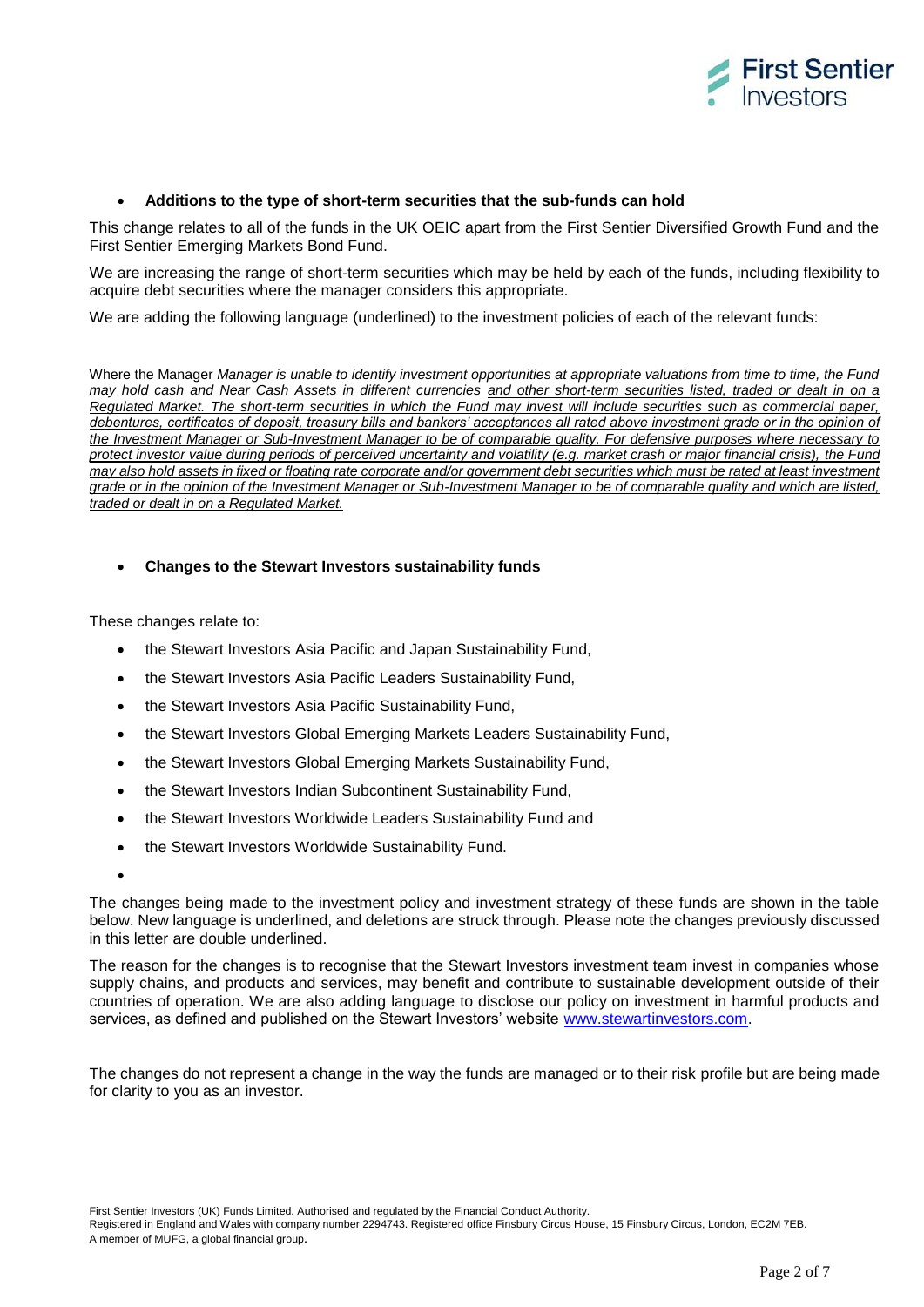

**Investment Policy:** The Fund invests in a diversified portfolio of equity or equity-related securities of companies that are incorporated or listed, or where a majority of their economic activities take place, in the Asia Pacific region (including Japan) and which are listed, traded or dealt in on Regulated Markets worldwide.

The Fund invests in quality companies which are positioned to benefit from, and contribute to, the sustainable development of the countries in which they operate.

The Manager assesses quality by understanding:

i. the quality of management which includes integrity, attitude to environmental and social impacts, corporate governance, long-term performance, attitude to risk and alignment with minority shareholders. The Manager has a preference for stable, long-term (often multiple generational) stewards leading the company;

ii. the quality of the franchise which includes the social usefulness of the products or services, their environmental impacts and efficiency, and responsible business practices; and

iii. the quality of the financials which includes financial performance over the economic cycle, cash flows and debt, with a preference for net cash balance sheets (i.e. companies whose cash resources exceed their debt).

Further information is available under Investment Strategy below.

The investment policy of the Fund may be achieved by investing up to 10% of its Net Asset Value in other collective investment schemes, including in collective investment schemes managed by the ACD or its associates, and/or other Funds of the Company. Further details are set out in Section 19.1.11 headed 'Investment in Second Schemes'.

Where the Manager is unable to identify investment opportunities at appropriate valuations from time to time, the Fund may hold cash and Near Cash Assets in different currencies and other short-term securities listed, traded or dealt in on a Regulated Market. The short-term securities in which the Fund may invest will include securities such as commercial paper, debentures, certificates of deposit, treasury bills and bankers' acceptances all rated above investment grade or in the opinion of the Investment Manager or Sub-Investment Manager to be of comparable quality. For defensive purposes where necessary to protect investor value during periods of perceived uncertainty and volatility (e.g. market crash or major financial crisis), the Fund may also hold assets in fixed or floating rate corporate and/or government debt securities which must be rated at least investment grade or in the opinion of the Investment Manager or Sub-Investment Manager to be of comparable quality and which are listed, traded or dealt in on a Regulated Market.

**Investment Strategy:** The Manager's investment strategy is founded on the principle of stewardship, allocating capital to good quality companies with sound growth prospects and strong management teams. The Manager believes that sustainability is a driver of investment returns and that incorporating these considerations fully into the investment process is the best way to protect and grow capital for clients over the long-term (at least five years). The Manager takes a bottom-up, qualitative approach (i.e. focusing on analysing individual companies rather than countries or sectors) to finding and investing in reasonably priced, good quality companies that are well positioned to benefit from, and contribute to, and benefit from, sustainable development in the countries in which they operate. The Manager has a strong conviction that such companies face fewer risks and are better placed to deliver positive long-term, risk-adjusted returns (i.e. investment returns which take into account the associated risk taken in making the particular investment; higher short- term returns may often reflect higher risk). An output of the Fund's bottom-up investment process, means that it does not seek to and actively avoids investing in companies with material exposure to what the Manager believes, in its discretion, to be harmful products and services, as defined and published on the Stewart Investors' website www.stewartinvestors.com. The Manager invests with capital preservation in mind, meaning it defines risk as losing client money, rather than deviation from a benchmark index. The Manager's focus on quality companies rather than investing according to a benchmark index may lag in very strong liquidity-driven or momentum-led markets and may perform well when due recognition is given to companies with quality management teams, good long-term growth prospects and sound balance sheets.

Sustainability is also a key part of the Manager's engagement approach with topics ranging from labour rights to pollution. The Manager believes that its role as a long-term investor and fiduciary of client capital is to provide the space for management teams to address sustainability issues which the wider capital markets may at times overlook. The Manager does this through constructive, non-confrontational and relationship-based conversations with the companies held for clients.

First Sentier Investors (UK) Funds Limited. Authorised and regulated by the Financial Conduct Authority.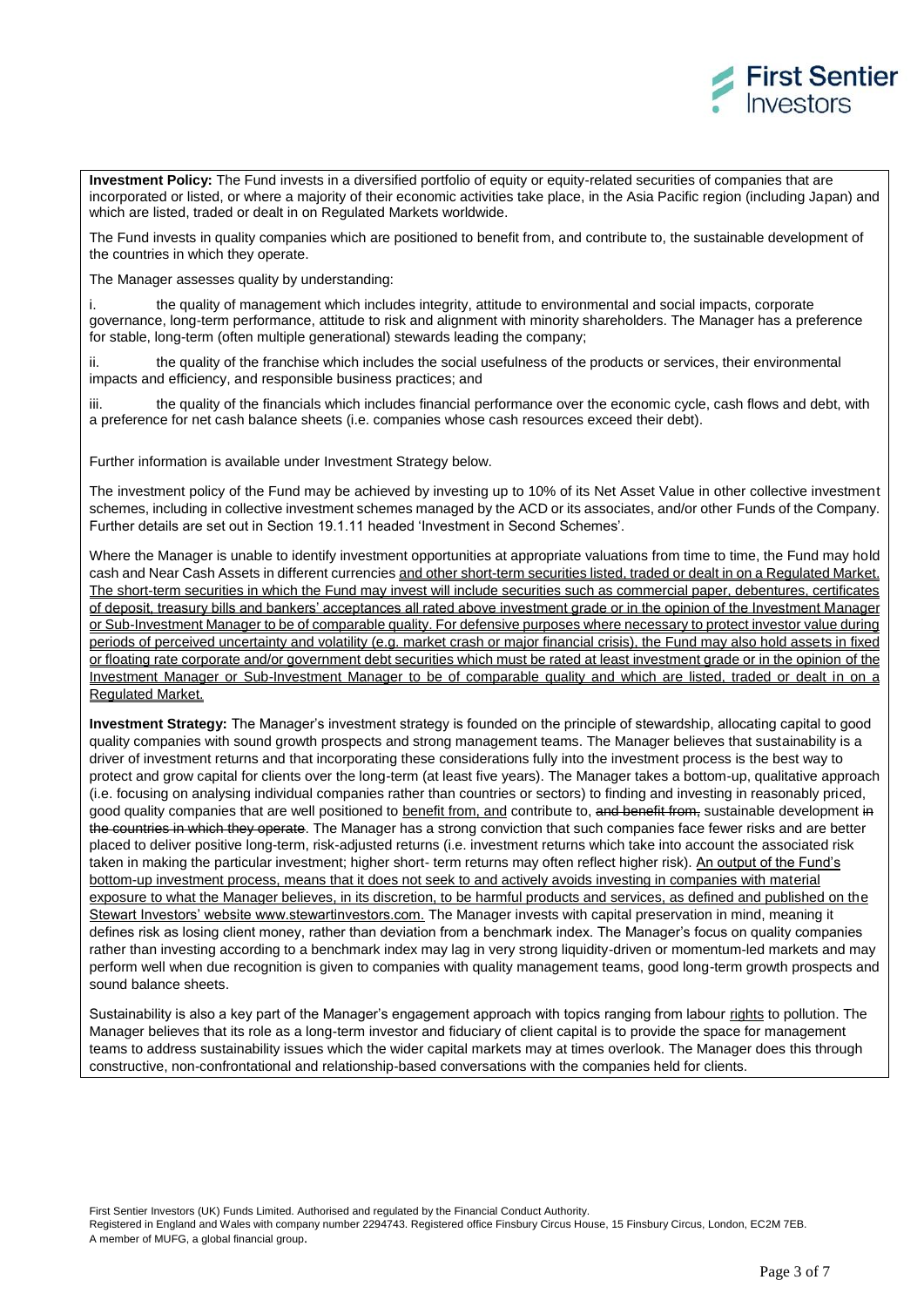

The Manager aims to ensure that the Fund remains adequately diversified across companies, sectors and countries.

While it is not generally the Manager's intention to do so, in some circumstances the Manager may use derivatives (investments whose value is linked to another investment, performance of a stock market, interest rate or other factor) to reduce certain risks or costs and / or generate extra income or growth (often called EPM). Further details are set out in Section 19.1.17. headed 'Efficient Portfolio Management'. It is not intended that any such use will increase the volatility (a measure of the short term changes in the Fund's price) or materially alter the risk profile of the Fund. The Manager's intention is that the Fund will generally only hold derivatives such as options and warrants which result from certain corporate actions, new issues or placements from time-to-time.

#### **Changes to the investment policy and investment strategy sections of the FSSA All China Fund**

These changes relate to the FSSA All China Fund (the "**All China Fund**").

The changes being made to the investment policy and investment strategy of the All China Fund are shown in the table below. New language is underlined, and deletions are struck through. Please note the changes previously discussed in this letter are double underlined.

New language is being added to disclose the range of the number of companies in which the All China Fund will typically invest (rather than simply referring to a "concentrated" portfolio). This does not represent a change in the way the All China Fund is managed or to its risk profile but is being made for clarity to you as an investor. The All China Fund still remains subject to the concentrated portfolio risk factor set out in the Prospectus.

| <b>FSSA All</b> | Investment Policy: The Fund invests at least 70% of its Net Asset Value in a concentrated portfolio of equity or   |  |  |
|-----------------|--------------------------------------------------------------------------------------------------------------------|--|--|
| China           | equity-related securities issued by companies established or having a majority of their economic activities in the |  |  |
|                 | People's Republic of China that are listed, traded or dealt in on Regulated Markets worldwide.                     |  |  |
| Fund            |                                                                                                                    |  |  |
|                 | The Fund has no set target for the number of companies it will invest in but the Manager anticipates that          |  |  |
|                 | typically the Fund will invest in around 40 - 60 stocks. This does not represent a constraint on the number of     |  |  |
|                 | holdings which may from time to time fall outside of that range.                                                   |  |  |
|                 | The investment policy of the Fund may be achieved by investing up to 10% of its Net Asset Value in other           |  |  |
|                 | collective investment schemes, including in collective investment schemes managed by the ACD or its                |  |  |
|                 | associates, and/or other Funds of the Company. Further details are set out in Section 19.1.11 headed               |  |  |
|                 | 'Investment in Second Schemes'.                                                                                    |  |  |
|                 |                                                                                                                    |  |  |
|                 | Where the Manager is unable to identify investment opportunities at appropriate valuations from time to time,      |  |  |
|                 | the Fund may hold cash and Near Cash Assets in different currencies and other short-term securities listed,        |  |  |
|                 | traded or dealt in on a Regulated Market. The short-term securities in which the Fund may invest will include      |  |  |
|                 | securities such as commercial paper, debentures, certificates of deposit, treasury bills and bankers'              |  |  |
|                 | acceptances all rated above investment grade or in the opinion of the Investment Manager or Sub-Investment         |  |  |
|                 | Manager to be of comparable quality. For defensive purposes where necessary to protect investor value during       |  |  |
|                 | periods of perceived uncertainty and volatility (e.g. market crash or major financial crisis), the Fund may also   |  |  |
|                 | hold assets in fixed or floating rate corporate and/or government debt securities which must be rated at least     |  |  |
|                 | investment grade or in the opinion of the Investment Manager or Sub-Investment Manager to be of comparable         |  |  |
|                 | quality and which are listed, traded or dealt in on a Regulated Market.                                            |  |  |
|                 | The Fund may use derivatives for Efficient Portfolio Management ("EPM") purposes only.                             |  |  |

First Sentier Investors (UK) Funds Limited. Authorised and regulated by the Financial Conduct Authority.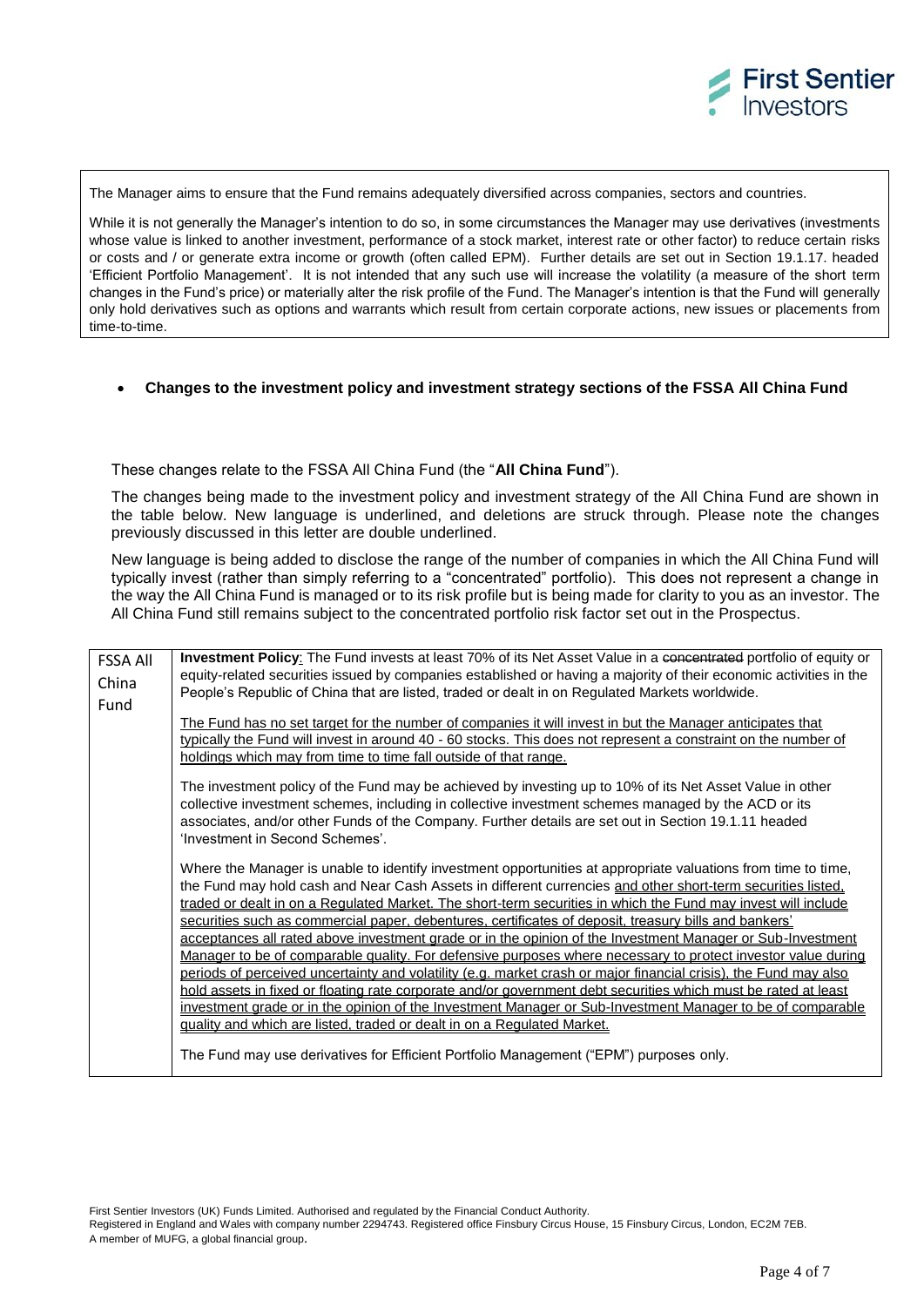



## **Changes to funds with Class E Shares**

This change relates to:

- the First Sentier Diversified Growth Fund,
- the First Sentier Responsible Listed Infrastructure Fund,
- the FSSA All China Fund.
- the FSSA Global Emerging Markets Focus Fund,
- the FSSA Indian Subcontinent All-Cap Fund,
- the FSSA Japan Focus Fund and
- the Stewart Investors Global Emerging Markets Leaders Sustainability Fund.

With effect from 2 August 2021 the minimum initial subscription / switch into Class E Shares in these funds, and the minimum holding in the funds for Class E Shares, will increase from £1k, €1k, JPY140k and \$1k to £100k, €100k, JPY14m and \$100k respectively. These increases only apply to new Shareholders in the E Share Class on or after this date. If you are an existing Shareholder in Class E Shares in the funds listed above prior to 2 August 2021 there is no change.

In addition, from 14 May 2021, the Class E Shares in the FSSA Global Emerging Markets Focus Fund and the FSSA Japan Focus Fund were closed to subscription for new investors. Please note that if you are an existing holder of E Class Shares on that date you will continue to be able to make additional investments.

First Sentier Investors (UK) Funds Limited. Authorised and regulated by the Financial Conduct Authority.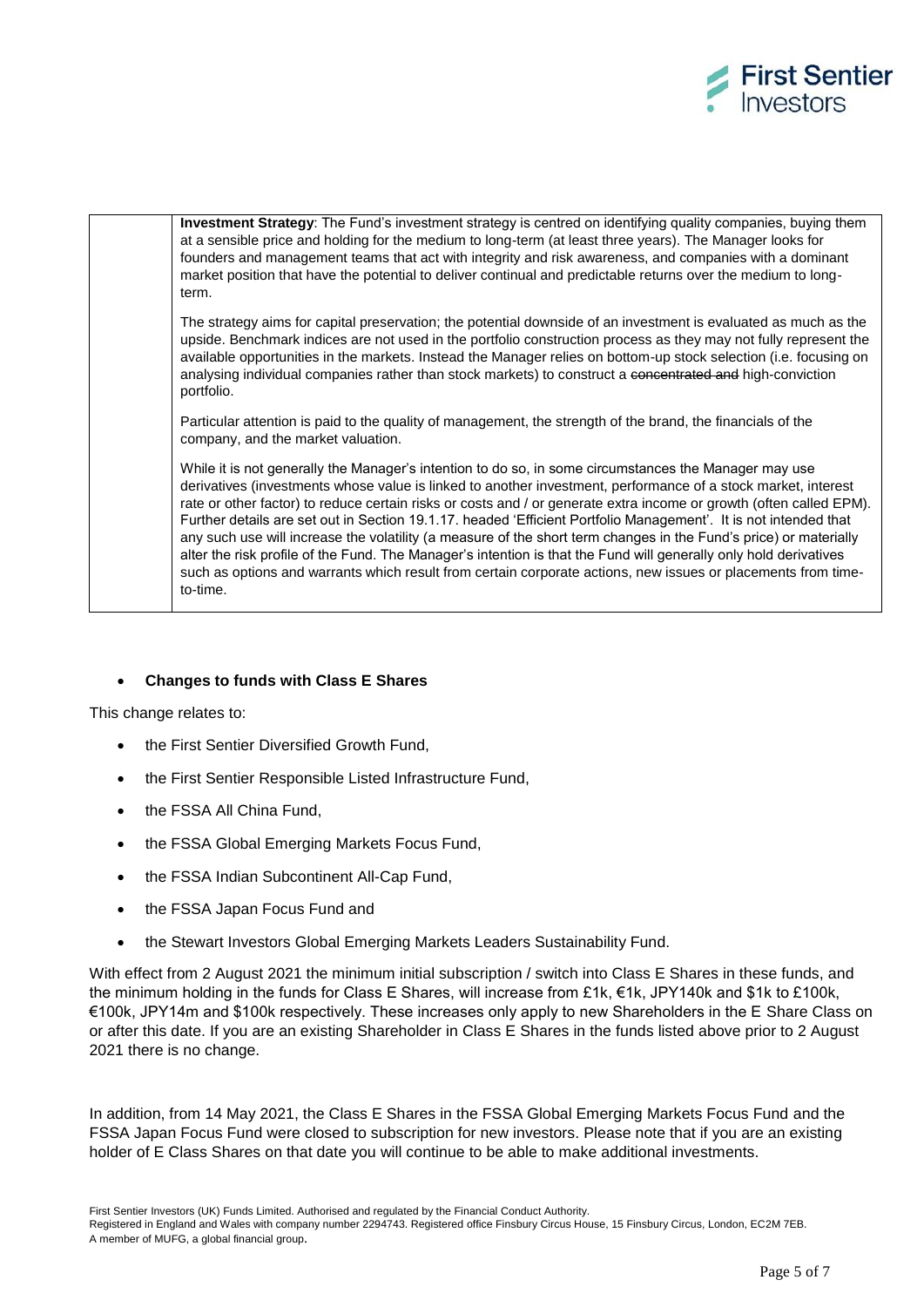

# **Changes to the Benchmark of the FSSA Japan Focus Fund – effective date of change Q42021.**

This change relates to the FSSA Japan Focus Fund (the "**Japan Focus Fund**").

The current comparator benchmark for the Japan Focus Fund is the MSCI Japan index. We are changing the benchmark to the TOPIX index effective as of the fourth quarter 2021.

The Japan Focus Fund is included in the Morningstar sector - Japan Flex-Cap Equity. The rationale for the change is to align more closely with other funds in this Morningstar sector where 57% of the funds use the TOPIX index as their benchmark.

## **Changes to the Investment Association Sectors**

This change relates to:

- the First Sentier Global Listed Infrastructure Fund.
- the First Sentier Responsible Listed Infrastructure Fund,
- the FSSA Indian Subcontinent All-Cap Fund,
- the Stewart Investors Indian Subcontinent Sustainability Fund and
- the Stewart Investors Latin America Fund.

The UK Investment Association ("**IA**") is the trade association which represents UK investment firms. The IA divides funds into sectors for comparative purposes and is proposing to divide its Global and Specialist sectors so that investors can more easily find and compare fund peer groups. As a result, certain of our funds will move into new IA Sectors as indicated in the table below. These sectors remain as comparator benchmarks only.

| Sub-Fund                                                            | existing IA Sector       | new IA Sector         |
|---------------------------------------------------------------------|--------------------------|-----------------------|
| First Sentier Global Listed Infrastructure<br>Fund                  | Global Sector            | Infrastructure Sector |
| First Sentier Responsible Listed<br>Infrastructure Fund             | Global Sector            | Infrastructure Sector |
| FSSA Indian Subcontinent All-Cap Fund                               | <b>Specialist Sector</b> | India Sector          |
| Stewart Investors Indian Subcontinent<br><b>Sustainability Fund</b> | <b>Specialist Sector</b> | India Sector          |
| Stewart Investors Latin America Fund                                | <b>Specialist Sector</b> | Latin America Sector  |

First Sentier Investors (UK) Funds Limited. Authorised and regulated by the Financial Conduct Authority.